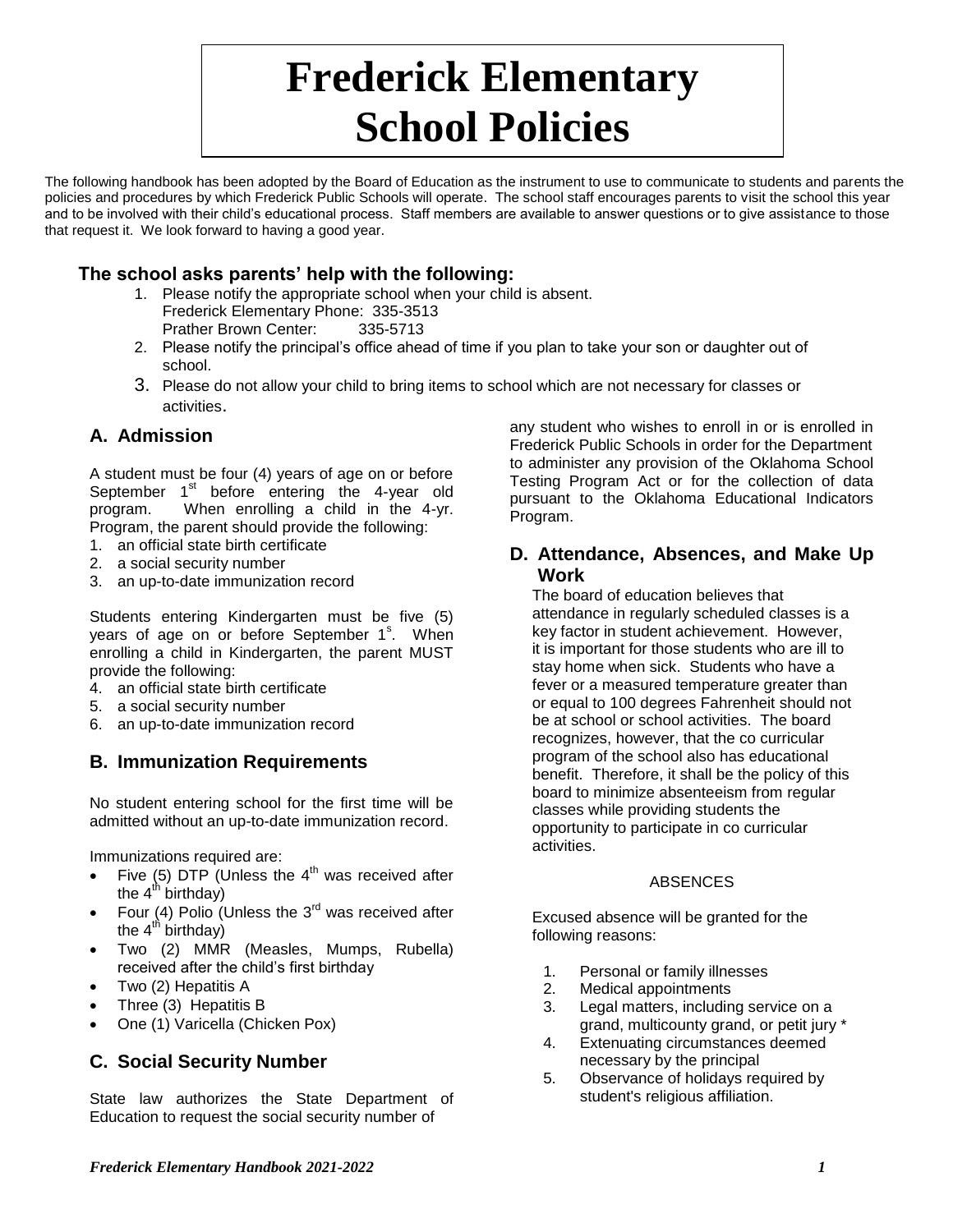It is the responsibility of the parent to notify the school by 10:00 a.m. if a child is to be absent for one of the above reasons. The school will contact those students' parents who do not call. If no contact is made, the parent must send a note or call the day the child returns before the student can be excused. The student may promptly make up all work missed without penalty. It is the responsibility of the student, on the day of return, to make arrangements to see that the work is made up.

The district will not require medical documentation to support personal or family illness that results in an excused absence. However, students will be required to make up any work that has been missed. Student absences due to a severe, chronic, or lifethreatening physical or mental illness, injury, or trauma will be exempted from inclusion in the calculation of the chronic absenteeism indicator of the applicable school site so long as the determination of eligibility is made by the district's medical exemption review committee. The district's medical exemption review committee will be designated by the superintendent on a yearly basis and shall report student absences that are medically exempt to the Oklahoma State Department of Education (OSDE) Office of Accountability.

A student will not be considered absent from school if:

- 1. They are not physically present at school but are completing work in a distance learning program or virtual online program approved by the school district and are meeting the following attendance requirements:
	- a. The student has completed instructional activities for no less than ninety (90%) of the time that services were provided in a virtual or distance learning format. Instructional activities may include online logins to curriculum or programs, offline activities, completed assignments, testing, face-to-face communications or meetings with school personnel via teleconference, videoconference, email, text, or phone,
	- b. The student is on pace for ontime completion of the course as required by the school district,
- c. The student has completed instructional activities within the time that services were provided in a virtual or distance learning format during the academic year; or
- 2. They have a medical condition that incapacitates the student and precludes them from participating in instruction in a traditional school setting and the student is able to progress in instruction via alternative education delivery methods approved by the local board of education.

Regular attendance is extremely important to all students. Regardless of the reason for an absence, all work must be made up. An absence will be recorded as an absence in the principal's attendance register unless absence is caused by a school sponsored activity. A student must not have eight (8) or more absences per semester to receive a grade and/or be promoted. In case of a long absence due to an extended illness or injury, the office should be contacted relative to securing a homebound teacher.

After four (4) consecutive absences or six (6) total absences the principal will notify the parent of guardian by regular mail that the student may receive no grade for the class. A copy of the letter will be sent to legal authorities if the days absent are questionable.

If a student has been absent, he/she will be allowed one day for each day of absence for make up. If a student is absent three (3) or more days, they must make arrangements with teachers and principal for the amount of time needed. To avoid penalty, work must be handed in within the specified time.

Students will be allowed 5 days of personal or family illness without documentation from a medical professional. Upon the  $6<sup>th</sup>$  illness absence, a document must be provided by the parent from a medical professional and must be received by the school the day the student returns to school.

## **E. Bell Schedule**

Students should not arrive before the scheduled time and should be picked up from school at the scheduled time. These times are:

7:30-8:00 a.m ...Breakfast students will be served. 8:00 am ............Classes will begin for all Elementary students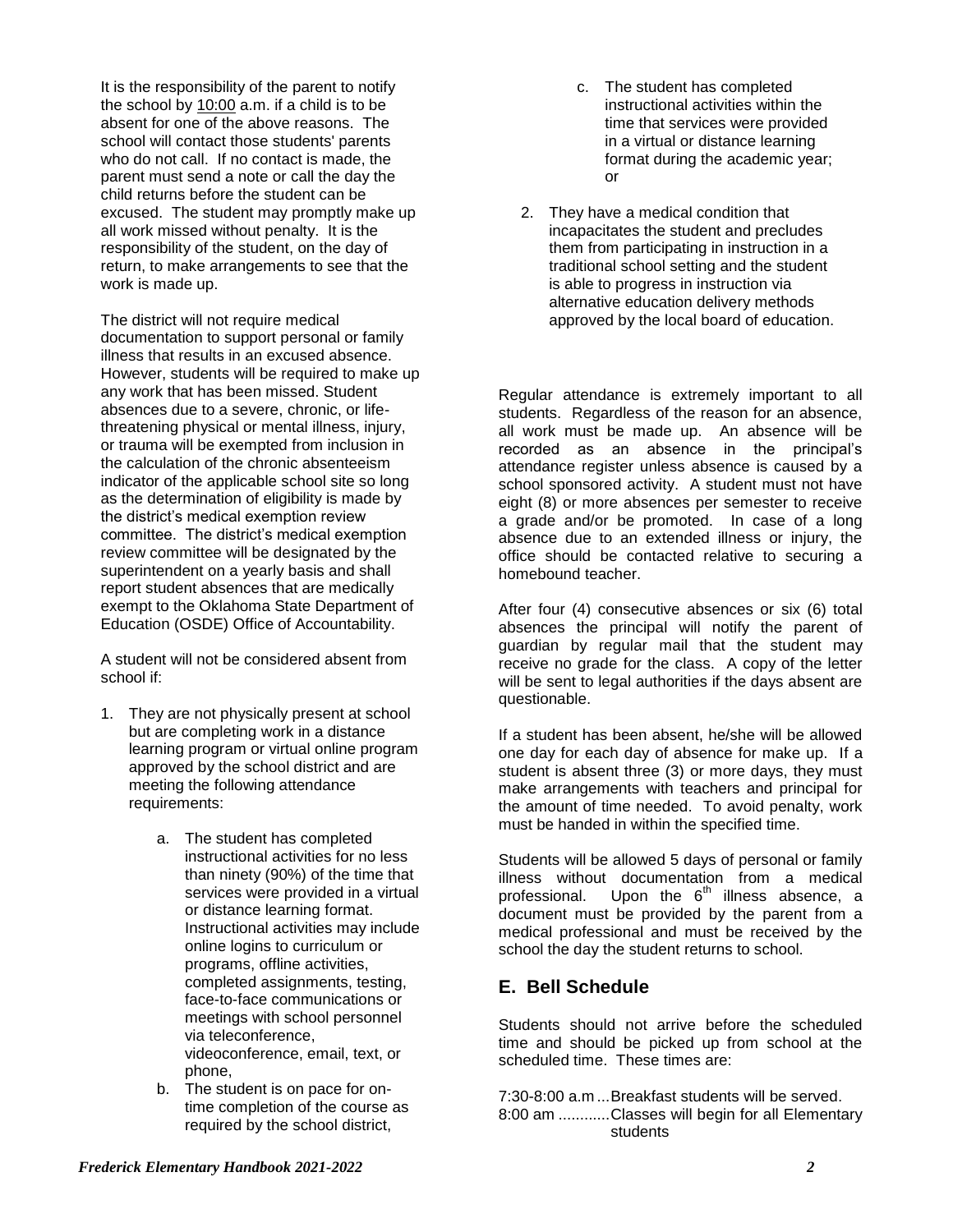3:10 pm............ Students will be dismissed (Grades K-5)

3:30 pm............ School buildings will be closed.

After dismissal students are to go directly home. Exceptions to this rule are students staying after school for special help or disciplinary action. Parents who are going to pick up their children early should call or come by the office.

# **F. Frederick School Discipline Policy**

The building principal shall be in charge of discipline cases and shall have the authority to discipline students in their area of administrative responsibility for violations of regulations of the school. However, teachers have the right and the responsibility to discipline students in their charge.

# **G. Leaving Classrooms**

Students will not leave the classrooms without the teacher's permission.

Children are not to leave the school grounds for any reason during the day without permission from the principal or teacher. **A check out sheet is to be signed when a child leaves early.**

#### **H. Visitors to the School**

**ANYONE VISITING THE SCHOOL MUST COME TO THE BUILDING PRINCIPAL FOR PERMISSION TO CONTACT STUDENTS OR SCHOOL PERSONNEL. STUDENTS DO NOT BRING VISITORS TO SCHOOL.**

## **I. Student Dress Code**

Appropriate school clothes are conducive to good school spirit. The principal has the authority to interpret the student dress code. If situations arise which are not specifically covered in this code, the administrator in charge will interpret the situation in light of the basic intent of this policy and that ruling will be final until such time that the policy is revised or changed to cover the situation.

The board of education encourages students to dress conservatively and appropriately during school hours. The following is a list of violations of this Student Code:

- 1. Dresses must be a reasonable length. **Midriffs, halter tops, and garments resembling tank tops are not permitted grades 3-5.**
- 2. Clothing and/or other apparel with advertisements of alcoholic beverages or objectionable slogans may not be worn.

Extreme styles that disrupt the educational process of students will not be permitted.

- 3. Caps, hats, scarves, and bandannas will not be worn in classes and school buildings.
- 4. Shoes must be worn at all times. No house shoes will be permitted.
- 5. Shorts must be long enough so the student can touch shorts with finger tips when arms are hanging fully extended. For students in 3<sup>rd</sup> through  $5<sup>th</sup>$  grades, walking shorts must reach mid-thigh. Other shorts and/or tights are prohibited.
- 6. Hair should be clean and neatly groomed. No hair curlers are permitted. Exceptions will be at the discretion of the principal**.**
- 7. Combs of any kind other than those that are specified to be worn in the hair will not be worn at any time while in school.
- 8. Shirts/blouses should be buttoned to within one button from the top. Shirts/blouses must cover the stomach. No tank tops are allowed grades 3-5.
- 9. Dress and/or conduct violating the school's policy prohibiting gang-related activity will not be permitted. (See "Prohibition of Gangs and Gang-Related Behavior or Incidents" policy.)

# **J. Grading**

The grading system used is similar to that in many schools in the state:

| A = 90-100 ----------------------- Denotes excellent work  |
|------------------------------------------------------------|
| $B = 80-89$ ---------------- Denotes above average work    |
| C = 70-79 --------------------------- Denotes average work |
| $D = 60-69$ ---------------- Denotes below average work    |
| F = Below 60------------------------- Denotes failing work |
|                                                            |
| (A result of 8 or more absences in a semester.)            |
|                                                            |
|                                                            |
|                                                            |

Report cards will be handed out the week following the end of the nine weeks period. A notice will be sent to the parent or guardian if the student is doing D or F work at the end of the fifth  $(5<sup>th</sup>)$  week of each quarter term.

## **K. Guidance and Counseling Program**

Guidance in the Frederick Elementary School is a developmental program designed to aid students to become more self-directed in identifying and meeting the needs of educational, personal, and career domains through self-appraisal, selfunderstanding, and self-acceptance.

The elementary guidance in Frederick is an integral part of the total school program and contributes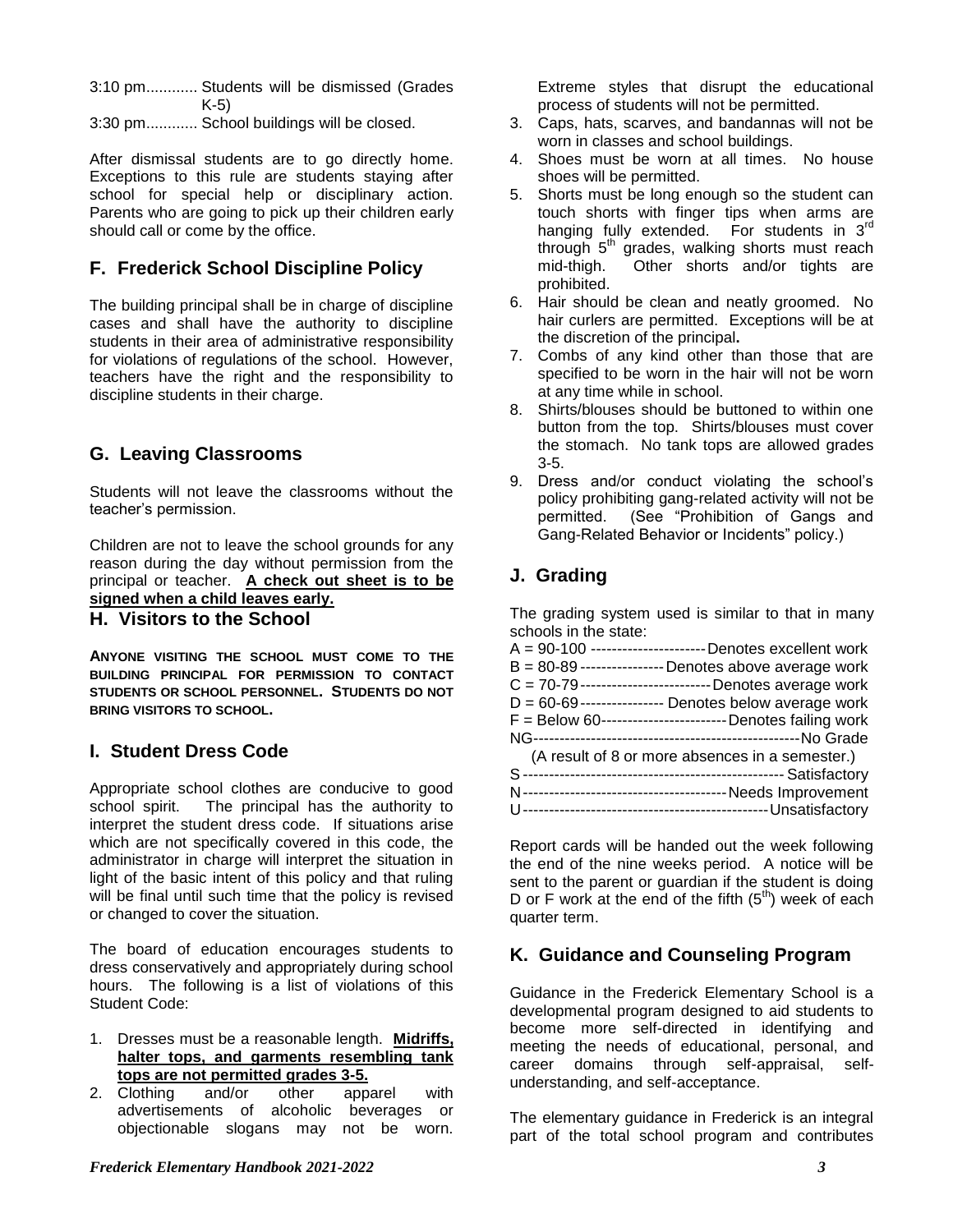directly to the school purpose and philosophy, and involves every member of the school staff.

1. The Frederick Elementary Guidance Program is based on the belief that children are unique individuals who are deserving of care and attention as they explore and begin to realize their social, emotional, physical, and mental potentials.

#### **L. Bad Weather**

Children should dress appropriately for school, keeping in mind the weather and outdoor activities. If the student is to leave school during inclement weather, he/she must be picked up by his/her parent or guardian or have the parent or guardian's prior written authorization on file.

#### **M. Lunch**

**Charges will be accepted on an emergency basis only**. A closed campus will be in effect during lunch hour. All elementary students will be expected to eat at the cafeteria (cafeteria tray or brought from home) unless they go home for lunch.

#### **N. Permanent Withdrawals from School**

A student who is planning to withdraw from school is expected to go to the office for a withdrawal slip. The slip will be taken to all teachers who will sign the slip and record grades to day of departure providing the student has checked in all textbooks and library books and paid all dues. After the slip is signed, the student will return to the Principal's office for his/her signature and withdrawal procedure will be completed through the Principal's office.

## **O. Textbooks**

Students will be checked out free textbooks. These will be numbered and the student will be responsible for the book if it is lost. He/She is also expected to take responsibility for making sure that the book is not damaged or he/she will have to pay for the damage.

## **P. Damage to Property**

Any damage to school property by students will bring disciplinary action, and the student or parent may be asked to pay the cost of repair work required.

## **Q. Oklahoma Academic Standards**

*Frederick Elementary Handbook 2021-2022 4*

A core curriculum, Oklahoma Academic Standards, has been adopted throughout the state of Oklahoma. This curriculum represents the basic skills and knowledge that all students should learn in the elementary and secondary grades. Frederick Schools have included these OAS standards along with additions desired by the community, students and staff to offer educational opportunities appropriate to the needs of our students**.**

The Oklahoma Academic Standards will form the basis of student achievement testing. Copies of these standards are available in school offices for inspection and comment.

The overall educational program incorporates high expectations and successful experiences for students. Instructional methods shall provide for cooperative group learning in addition to competitive and individualized learning formats.

Students and parents are charged with certain rights and responsibilities pertaining to the school curriculum. Frederick schools work to protect those rights and encourage students and parents to become familiar with the school's curriculum. Questions and comments are welcomed.

Oklahoma's Academic Standards serve as expectations for what students should know and be able to do by the end of the school year. The development, review and revision process involves stakeholders throughout the state of Oklahoma and is an ongoing and critical component to ensure Oklahoma students in every classroom receive current and relevant learning experiences.

#### **R. State Mandated Testing**

#### **State-Mandated Testing Program Schedule Grade 5**

Reading/Writing Math **Science** 

**Grades 3 & 4** Reading **Mathematics** 

**Senate Bill 346 was signed into law by Gov. Mary Fallin. This bill states that students entering into the 3rd grade beginning 2015-16**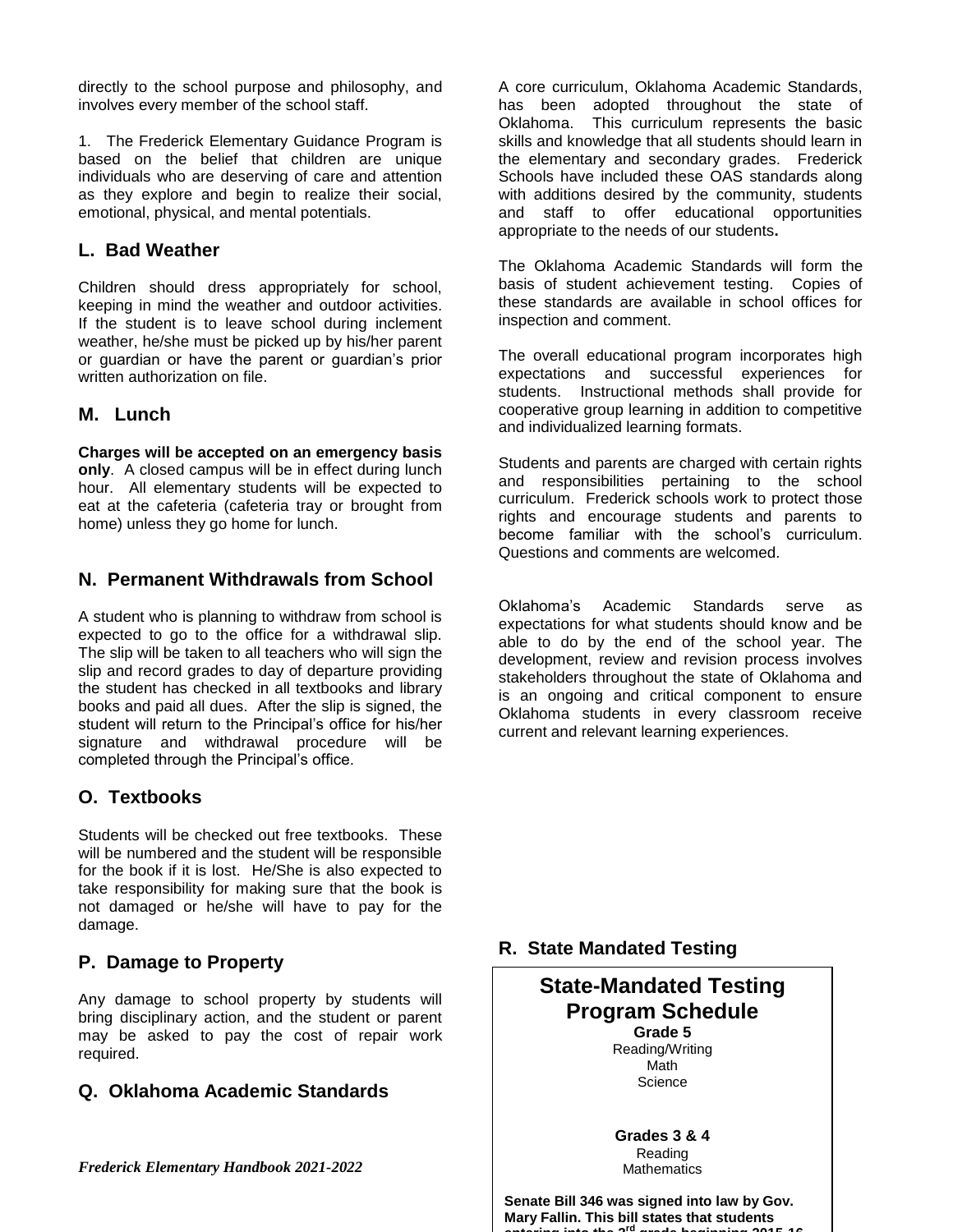#### **Reading Sufficiency Act**

Effective July 1, 1998 – The purpose is to ensure that each K-3 grade student attains the necessary reading skills by completion of the third grade. The school district will adopt and annually update a district-wide reading sufficiency plan for each school site to be submitted and approved by the State Board of Education as part of the Comprehensive Local Education Plan (CLEP). Beginning in 1998- 99, all K-3 students will be assessed to determine the reading level of each student. Those found not reading at the appropriate grade level will be provided a reading assessment plan to bring the child up to grade level.

#### **S. Proficiency Based Promotion**

Proficiency Based Promotion is a system which awards course or grade credit through an assessment process for a student's knowledge in the core curriculum areas such as social studies, language arts, the arts, languages, mathematics, and science. All students in grades K-12 are eligible for Proficiency Based Promotion if they perform at the 90 percent level on designated assessments. Elementary or secondary students may advance one or more levels in the core curriculum areas.

Proficiency Based Promotion tests will be offered at least three times per school year. Upon the request of a student, parent, guardian, or educator, a student will be given the opportunity to demonstrate proficiency in one or more areas of the core curriculum. Elementary, middle level, or high school students who demonstrate proficiency will be given credit for their learning and will be given the opportunity to advance to the next level of study in the appropriate curriculum area. Students must progress through a curriculum area in a sequential manner.

If students demonstrate proficiency for 9-12 curriculum areas, appropriate notation will be entered on the high school transcript. The unit will count toward meeting the requirements for graduation. Credits earned through proficiency assessment will be transferable with students among school districts within the state of Oklahoma.

Students not demonstrating proficiency will be allowed to try again during the next assessment period. Failure to demonstrate proficiency will be noted on the transcript.

Educators of the Frederick Public Schools may select the best means of assessing proficiency for students. The assessment should be appropriate to the curriculum area and shall be aligned with curriculum and instruction. Proficiency in all laboratory classes will require that students are able to perform relevant laboratory techniques.

# **T. Policy for Internet Use**

Frederick Public Schools is supplying teachers and students with modern computer technology that will allow access to the Internet. Frederick Public Schools has selected to provide Internet access to classrooms through Pioneer Long Distance, Inc. (pldi)

The purpose of providing Internet access at Frederick Elementary School is to enhance and expand educational opportunities for students. These opportunities will include educational resources, classroom activities, career development, and limited self-discovery activities.

#### Student Internet Access

- 1. All students will have access to Internet information through their classrooms, the library, or the school computer lab.
- 2. The system is guarded by "Bess". Bess is an elaborate system designed to filter out web sites that are considered inappropriate. Students cannot enter a web site that is guarded by Bess. In the unlikely event a student discovers inappropriate material, he or she should report it to the teacher or principal.
- 3. Students will respect the rights of copyrighted material.

#### Unacceptable Uses

The following actions will not be allowed:

- 1. Students will not post personal information about themselves or others. This includes name, address, telephone numbers, etc.
- 2. Students will not access other computer systems or another person's files.
- 3. Students will not make any attempt to disrupt the system or destroy data or engage in any other illegal act.
- 4. Students will not use language that is considered inappropriate while accessing the Internet.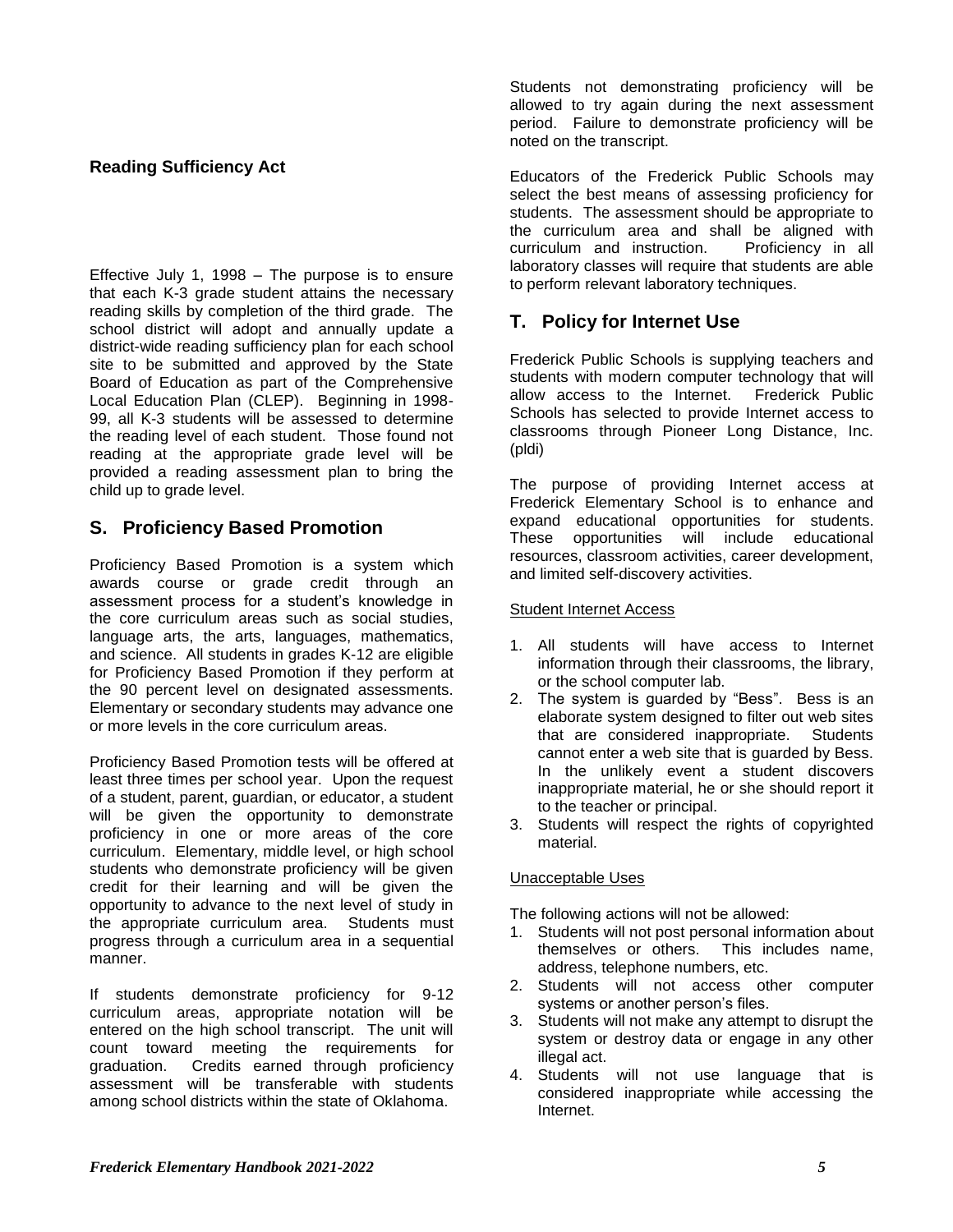- 5. Students will not download large files such as computer games.
- 6. Students will not attempt to access web sites which contain material considered inappropriate.
- 7. Students will not change the setup of the school computers – including backgrounds, icons, etc.
- 8. Students will not plagiarize works found on the Internet.
- 9. Students will not be allowed to obtain an e-mail address through the school's technology equipment.
- 10. Students may not offer, provide, or purchase products or services through the Internet.

#### Personal Responsibility

Students are responsible for their own use of the Internet. Routing monitoring may lead to the discovery that a student has violated the Policy, the Student Handbook, or the law. If so, the violation will be handled in a manner described in the appropriate document. In the event of a violation of this policy, students will be warned once and then suspended from using the Internet for the remainder of the school year.

#### Limitation of Liability

The Frederick School District makes no guarantee that the functions of the services provided by or through the District system will be error-free or without defect. The District will not be responsible for any damage suffered, financial obligations arising through the unauthorized use of the system, or the quality or accuracy of the information obtained through or stored on the system.

#### **U. Rights Under FERPA**

The Family Educational Rights and Privacy Act (FERPA) affords parents and students over 18 years of age ("eligible students") certain rights with respect to the student's education records. They are:

1. The right to inspect and review the student's education records within 45 days of the day the District receives a request for access.

Parents or eligible students should submit to the school principal (or appropriate school official) a written request that identifies the record(s) they wish to inspect. The principal will make arrangements for access and notify the parent or eligible student of the time and place where the records may be inspected.

2. The right to request the amendment of the student's education records that the parent or eligible student believes are inaccurate or misleading.

Parents or eligible students may ask the District to amend a record that they believe is inaccurate or misleading. They should write the school principal, clearly identify the part of the record they want changed, and specify why it is inaccurate or misleading.

If the District decides not to amend the record as requested by the parent or eligible student, the District will notify the parent or eligible student of the decision and advise them of their right to a hearing regarding the request for amendment. Additional information regarding the hearing procedures will be provided to the parent or eligible student when notified of the right to a hearing.

3. The right to consent to disclosures of personally identifiable information contained in the student's education records, except to the extent that FERPA authorizes disclosure without consent.

One exception which permits disclosure without consent is disclosure to school officials with legitimate educational interests. A school official is a person employed by the District as an administrator, supervisor, instructor, or support staff member (including health or medical staff and law enforcement unit personnel); a person serving on the School Board; a person or company with whom the District has contracted to perform a special task (such as an attorney, auditor, medical consultant, or therapist); or a parent or student serving on an official committee, such as a disciplinary or grievance committee, or assisting another school official in performing his or her tasks.

A school official has a legitimate educational interest if the official needs to review an education record in order to fulfill his or her professional responsibility. Upon request, the District discloses educational records without consent to officials of another school district in which a student seeks or intends to enroll.

4. The right to file a complaint with the U.S. Department of Education concerning alleged failures by the District to comply with the requirements of FERPA. The name and address of the Office that administers FERPA are:

> Family Policy Compliance Office U.S. Department of Education 600 Independence Avenue, SW Washington, D.C. 20202-4605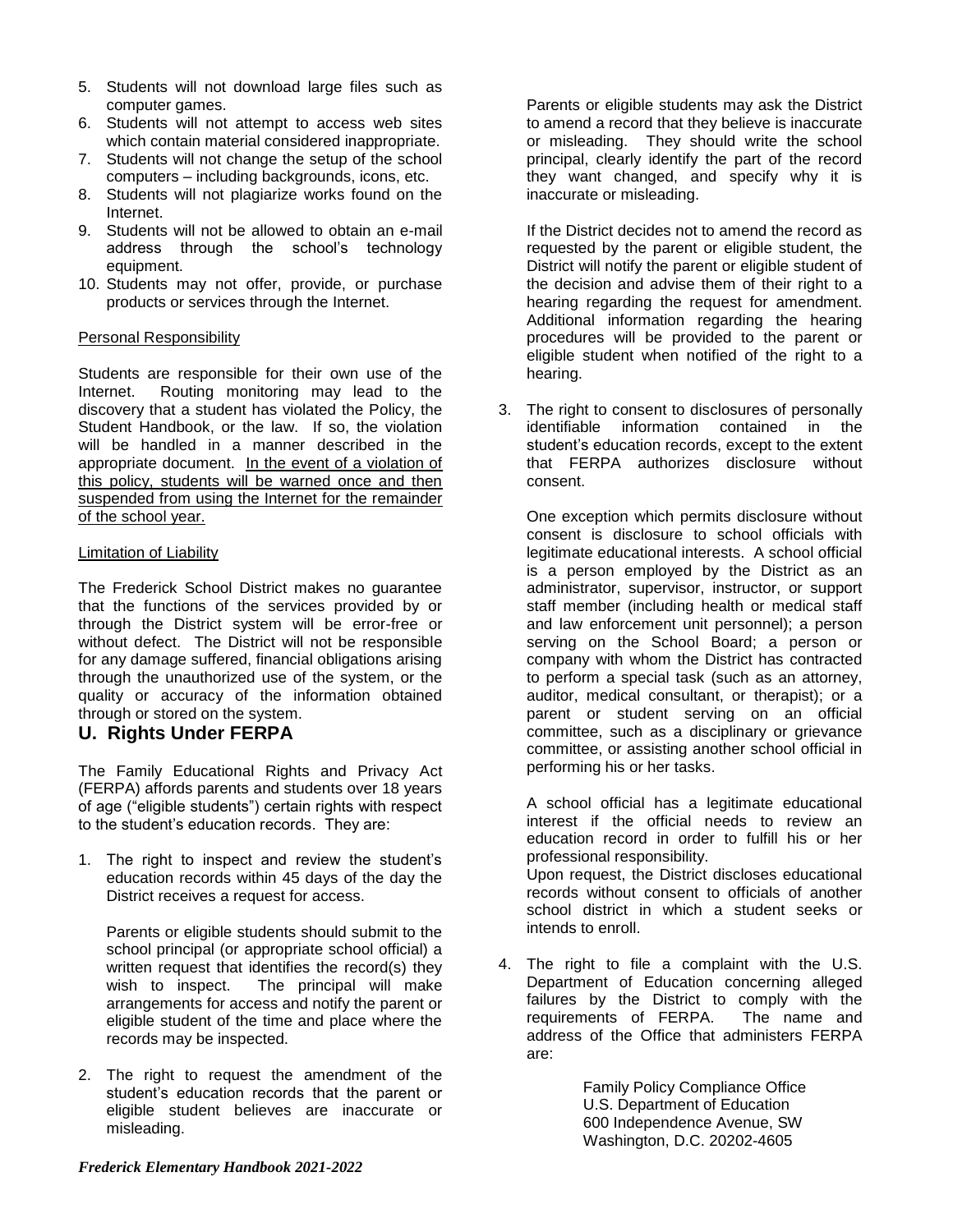#### **5. The right to object to the disclosure of directory information.**

Directory information may be disclosed without prior written consent of a parent or eligible student if the parent or eligible student has not notified the Superintendent in writing at least ten (10) days after receipt of the notification of any or all of the items they refuse to permit the district to designate as directory information regarding the student. In addition, two federal laws require school district to provide to military recruiters, upon request, with three directory information categories – names, addresses and telephone listings – unless parents have advised the school district that they do not want their student's information disclosed without prior written consent. "Directory Information" shall include a student's name, parent's or guardian's name, address, telephone number, date and place of birth, weight and height, courses taken, major field of study, dates of attendance, degrees and awards received, most recent previous school attended, student statements, photographs, audio or videotapes which identify the student's participation in and/or achievements gained in enrolled courses or officially recognized activities and sports, including but not limited to participation in distance learning programs and publication on the internet. Any parent or eligible student's objection to release of directory information shall be appropriately designated on the student's educational records.

## **V. Protection Of Pupil Rights Amendment**

The Protection of Pupil Rights Amendment (PPRA), 20 U.S.C. § 1232h, requires Frederick Schools to notify parents and obtain consent or allow parents to hold their child out of participating in certain school activities. These activities include a student survey, analysis, or evaluation that concerns one or more of the following eight areas ("protected information surveys"):

> 1. Political affiliations or beliefs of the student or student's parent;

> 2. Mental or psychological problems of the student or student's family;

3. Sex behavior or attitudes;

4. Illegal, anti-social, self-incriminating, or demeaning behavior;

5. Critical appraisals of others with whom respondents have close family relationships; 6. Legally recognized privileged relationships, such as with lawyers, doctors, or ministers;

#### *Frederick Elementary Handbook 2021-2022 7*

7. Religious practices, affiliations, or beliefs of the student or parents; or 8. Income, other than as required by law to determine program eligibility.

This requirement also applies to the collection, disclosure or use of student information for marketing purposes ("marketing surveys"), and certain physical exams and screenings.

#### **W. Oklahoma Search, Find, and Serve**

The local school system participates in Oklahoma Search, Find, and Serve, a program which seeks to identify, locate, and screen all individuals from birth through 21 years of age who are in need of special education classes. Persons who have or know of children living within the Frederick School District who are handicapped and are in need of special services should contact the local Search, Find, and Serve coordinator at the Frederick School administration office, 335-5516.

#### **X. Nondiscrimination**

The Frederick Board of Education is committed to a policy of nondiscrimination in relation to race, color, religion, sex, age, national origin, lineage, handicap, or veteran status. This policy will prevail in all matters concerning staff, events, students, the public, employment, admissions, financial aid, educational programs and services, facilities access, and individuals, companies and firms with whom the board does business.

The Frederick Board of Education does not discriminate on the basis of race, color, national origin, sex, age, qualified handicap, or veteran status. The District further forbids sexual harassment by any employee or student. Victims of discrimination and/or sexual harassment are encouraged to come forward with such claims. This may be done through the grievance procedure outlined in District's Civil Rights Policy.

# **Drug-Free Schools Policy Statement**

All students have a right to attend school in an environment conducive to learning. Since alcohol and other drug use is illegal and interferes with both effective learning and the healthy development of young people, the Frederick Public School System has a fundamental legal and ethical obligation to prevent drug use and to maintain a drug-free educational environment.

Because of the extensive abuse of alcohol, tobacco, and drugs and their continuous promotion in our society, the Frederick Public